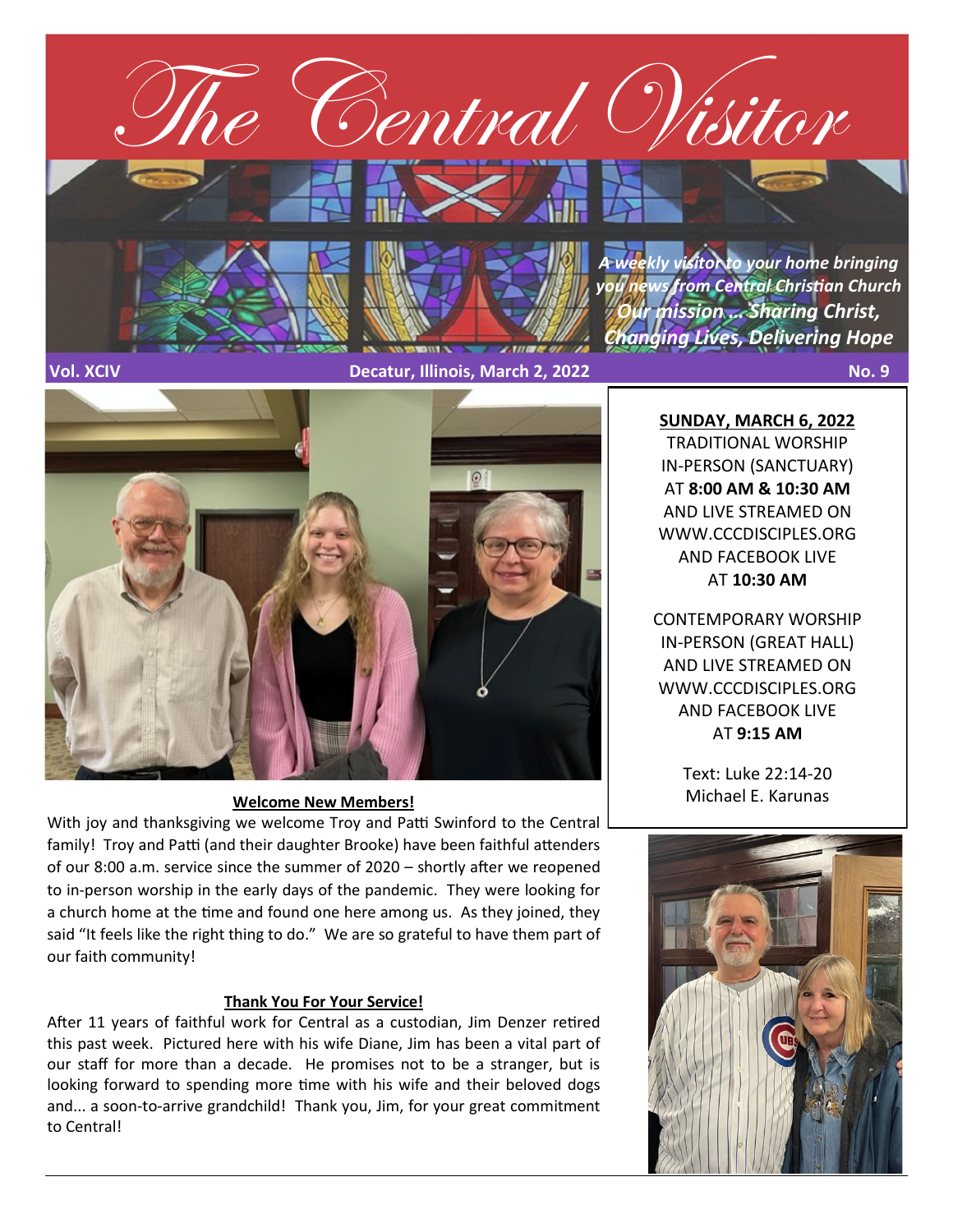#### **Leave Winter Behind and Move Forward with Dorcas Disciples!**

All Central women are invited to gather for warm fellowship, yummy refreshments and an opportunity to learn how we can make a positive impact on our environment. We will meet on Tuesday, March  $15<sup>th</sup>$  at 6 p.m. in the Disciples Room.

Please RSVP by Friday, March 11th to Nancy Ellen Taylor at 217-872-9174 or [xstr@sbcglobal.net](mailto:xstr@sbcglobal.net) to make sure we have enough delicious dessert! Contact Sandy Garver at 217-[877](mailto:217-877-0800%20or%20revrag@comcast.net)- [0800 or revrag@comcast.net](mailto:217-877-0800%20or%20revrag@comcast.net) for more information about missioninspired Dorcas Disciples.

Hope to see you March  $15<sup>th</sup>$ !

# **SCHOLARSHIP APPLICATIONS will be Available Online and at the**

#### **Welcome Center**

Higher education is important and valuable. It opens possibilities and helps students discover and foster unique gifts and talents and demonstrates a person's willingness to make an investment his/her own future! Central Christian Church supports those pursuing higher education and we understand the challenges of meeting its cost. Scholarships are open to all high school graduates as well as anyone who is currently attending a college, university, technical school, vocational school, or is planning to attend one during the 2022-2023 academic year.

SCHOLARSHIP APPLICATION DATES: Available: March 20, 2022 Return Deadline: May 6, 2022 @ 3 pm www.cccdisciples.org



## Minister's Article

# *Ash Wednesday: Confessing our Need for God*

Thus far in 2022, we have focused on the gospel of Luke during Sunday worship. Each of the four gospels – Matthew, Mark, Luke, and John – tell the story of Jesus' life, ministry, death, and resurrection, just from a different perspective. In Luke's telling of the story, prayer is emphasized more than in any of the others. Jesus is often found praying; he is continually *in* prayer. He prays at the beginning of his ministry and at the very end of it. He prays before meals and before performing miracles. He teaches his disciples about the importance of prayer and then demonstrates it by taking time for himself to pray. Sometimes, when he prays, we know the exact words he spoke. From the cross, for example, we know he said "Father, forgive them..." Likewise, we know the precise words he spoke in the Lord's Prayer. But other times we have no idea *what* he said during his prayer, only *that* he prayed.

Which is quite appropriate. For prayer can be two-fold. It can be conversation with God, talking with God, specific words spoken to God. But it can also be communion with God; not necessarily saying anything, but just spending time with God. The word "communion" means "to have unity with." This is also what prayer is – union with God. Furthermore, there is no right and wrong way to pray. Prayer is not about speaking the "right" thing nor doing certain things. It has long been said that the only "bad" prayer is the prayer that isn't offered. Any conversation we have with God and any time we spend with God is, by definition, "good."

Today, March 2, begins the season of Lent. It is the six weeks that leads us into Easter. Since the days of the ancient church, Lent has been a time to give extra effort and energy to drawing near God's presence. It is a special time in the year to remember what is important *all* year round. That is, we should *always* be giving special attention to growing in our faith. We should *always* be giving extra effort and energy to drawing near God's presence. The reality is, however, that the pressures and demands of earthly living naturally pull us *away* from this. So Lent is given to us as a time in the year to re-focus on what's truly important in life, to put our priorities in the proper order.

That is why we are focusing on prayer during Lent this year at Central. We want to encourage one another to spend more time in prayer, more time having unity with God, dwelling in God's presence, talking and conversing with God. This is what really matters in our lives.

Many people think of giving things up during Lent; sacrificing something valuable for these 40 days. The thinking is that we sacrifice something enjoyable to us to appreciate how Christ sacrificed his life on the cross for our salvation. Often times, however, that sacrifice is about something physical. "I'm giving up chocolate for Lent or soda." Or, "I'm going to spend less time on my computer during Lent or on social media." But once Easter arrives and Lent is over, we go back to doing the very things we gave up. So we want to look at Lent differently this year. And this is also why our theme during Lent is prayer. We want to encourage everyone to give up whatever they have to do during Lent to pray more over these 6 weeks. And... the hope is that when Lent is over, we will continue that practice. So that next year, prayer is not something

*(continued on page 3…)*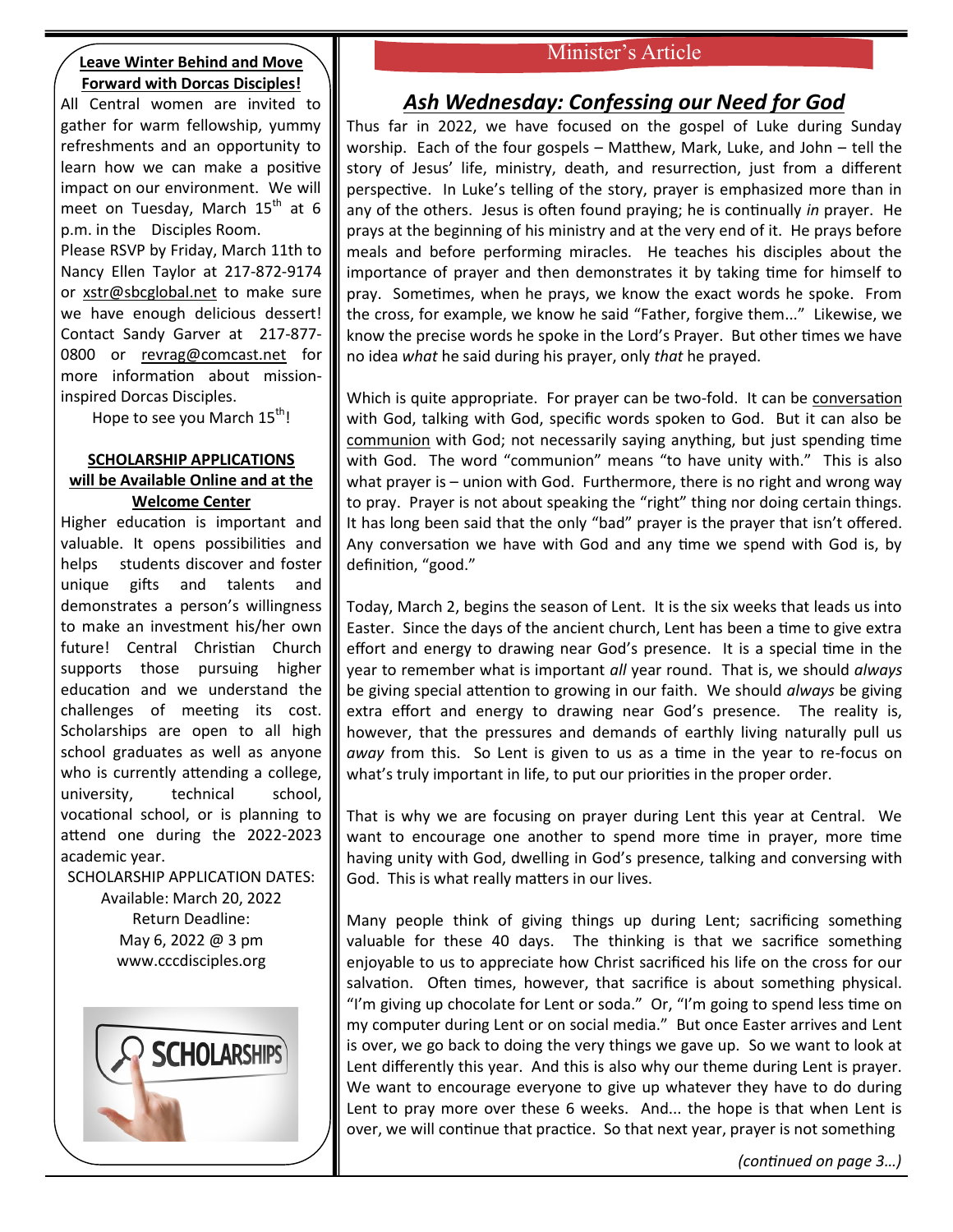special we do, but a reflection of what we have been doing all along.

And it all starts today with Ash Wednesday. On this day, we impose ashes on the foreheads or hands of all who wish to receive them. We wear ashes to remember our dependance on God, how we need God for our very life and survival. Our earthly lives are finite. We are all imperfect people who regularly make poor choices. Were it not for God's grace and love and provision– revealed to us through a savior in Jesus Christ – we would be lost. We only put ashes on our bodies one day during the year. But receiving ashes on this day is another reminder of the importance of prayer – which we can do every day of the year. Ashes remind us of the need to draw near to God, to confess our need for God, and our gratitude for God.

#### Blessings – Michael

### **Small Groups this Week**

*For the next six (6) weeks – starting March 8 and going through April 17 – the following small groups will be meeting at the following times. All small groups will be discussing the same curriculum – "Teach us to Pray: 40 Days of Prayer." Feel free to join any of the groups (even if you haven't signed up yet). You may still sign up at the Welcome Center, or you can email central@cccdisciples.org, or you may click [HERE](https://cccdisciples.shelbynextchms.com/external/form/df15e8c1-5448-47e5-a185-f4aef9f7f43b) to sign up online.*

| Sundays   | 9:15 a.m.  | Room 340  | Charlotte Ballance<br>and Brian & Kim Maple   |
|-----------|------------|-----------|-----------------------------------------------|
| Tuesdays  | 7:00 a.m.  | Café      | Jim Fitzpatrick<br>and Pastor Michael         |
| Tuesdays  | 6:00 p.m.  | Room TBD  | Gretchen & Mike Kirby                         |
| Tuesdays  | 7:00 p.m.  | Zoom only | David York<br>(call office for the zoom link) |
| Thursdays | 10:00 a.m. | Room TBD  | Pastor Tina                                   |
| Thursdays | 4:00 p.m.  | Café      | Jack Dixon and Paul Gorden                    |
| Thursdays | 6:00 p.m.  | Room TBD  | Travis Wilcoxen                               |

#### **Volunteers Needed March 19 at Good Samaritan Inn**

 Volunteers from Central Christian will prepare and serve lunch at the Good Samaritan Inn on Saturday March 19. The crew needs 5-6 workers 8 a.m. to 10:30 a.m. for food preparation, and 12-14 people for serving lunch 11 a.m. - 1 p.m. And all workers are invited to stay and enjoy lunch after the serving line closes! If you can help, please sign up at www.cccdisciples.org/resources/ events/ or click [HERE](https://cccdisciples.shelbynextchms.com/external/form/38e9100d-10b1-486f-9f99-11ac163a87a2) or call the church office. A sign-up sheet will also be available at the church on Sundays March 6 and March 13.

 Dave Wagner, (217) 433-2367, and Shirley Swarthout, (217) 620-3246, head up Central's volunteer team. Please contact one of them if you have questions.

### **Save the Date! Millikin Faculty Performance—March 14th**

Current and former Millikin faculty will perform a Schubertiade recital commemorating the 225<sup>th</sup> anniversary of Franz Schubert's birth on March 14th at 7:00 PM. The concert is free and open to the public and will include:

- String Trio in B flat Major, D. 471
- Fantasia in F minor, D. 940, for piano four-hands
- "Die Forelle" The Trout Lied, D. 550
- Piano Quintet in A Major, D. 667, Op. 114



### **Sunday (6)**

 8:00-Traditional Worship, Sanctuary 9:15-Contemporary Worship, Great Hall & Facebook Live & Live Stream 10:30-Traditional Worship, Sanctuary & Facebook Live & Live Stream **Monday (7)** 5:00-Elder Planning **Tuesday (8)** 7:00-Fitzpatrick/Karunas Small Group, Connection Café 9:00-Christcare Stitchers, 407 5:30-Women's Book Club, Panera 6:00-Kirby Small Group 7:00-Millikin Heights 7:00-York Small Group, Zoom **Wednesday (9)** 10:00-Ministers' Meeting 1:30-Prayer Shawl Ministry, C. Café 4:00-D.A.R., Connection Café 5:00-Elders **Thursday (10)** 10:00-Alanon, 340 10:00-Miller Small Group 4:00-Gorden/Dixon Small Group, Connection Café 5:30-Koinonia, 412 6:00-Brass Choir, Disciples Room 6:00-Wilcoxen Small Group 7:00-Chancel Choir, Choir Room **Friday (11)**

#### **Saturday (12)**

9:00-Faith Quest

#### **Sunday (13)**

**Imboden Creek Worship**

 8:00-Traditional Worship, Sanctuary 9:15-Contemporary Worship, Great Hall

 & Facebook Live & Live Stream 9:15-Maple/Ballance Small Group 10:30-Traditional Worship, Sanctuary & Facebook Live & Live Stream

### **Food Collection for NECF March 6th**

For March 6th, we are collecting donations of cereal.

**Counting On You Sunday, February 27, 2022** Total worshipping online = 140 Total worshipping in-person = 188